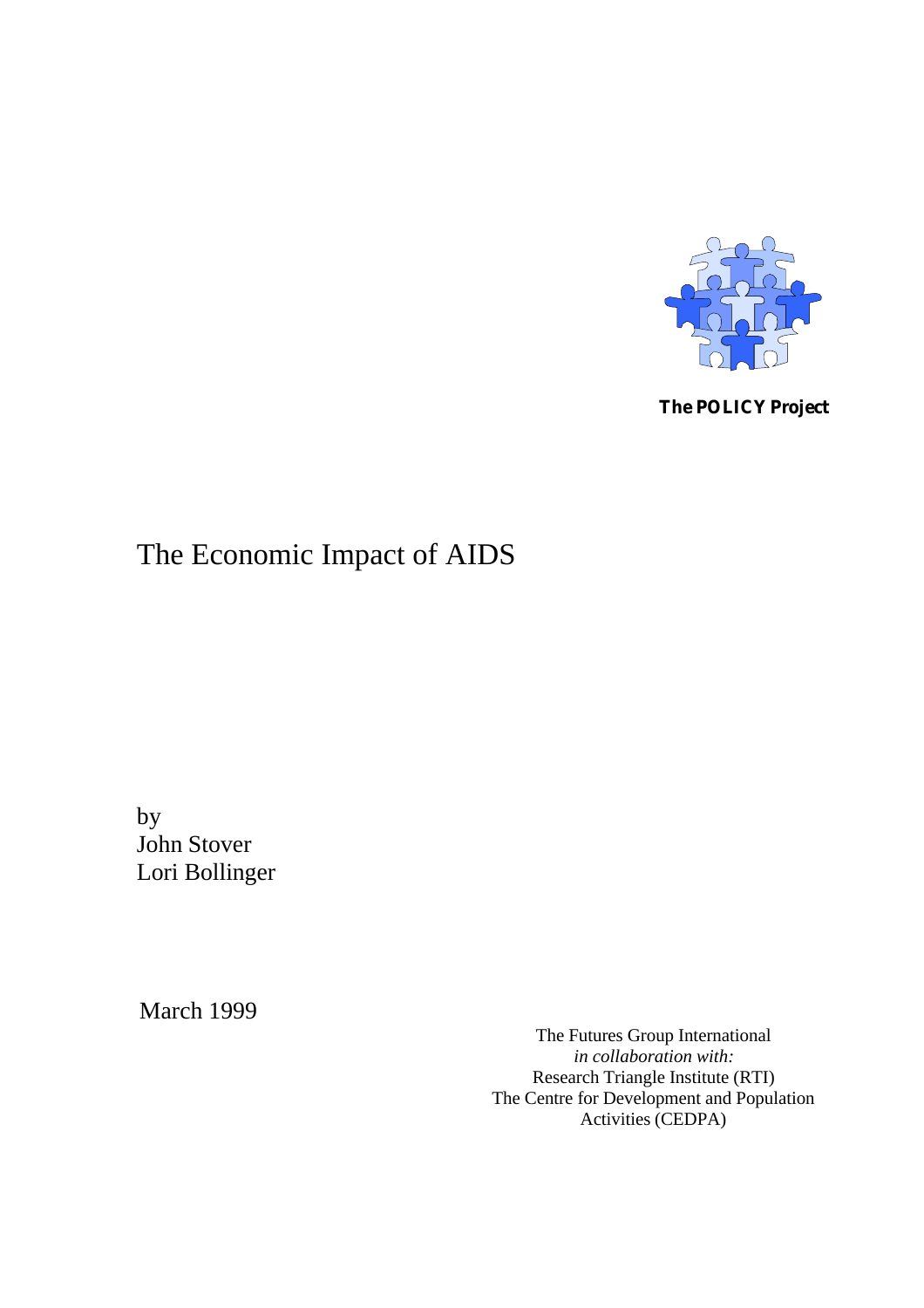*POLICY is a five-year project funded by the U.S. Agency for International Development under Contract No. CCP-C-00-95-00023- 04, beginning September 1, 1995. The project is implemented by The Futures Group International in collaboration with Research Triangle Institute (RTI) and The Centre for Development and Population Activities (CEDPA).*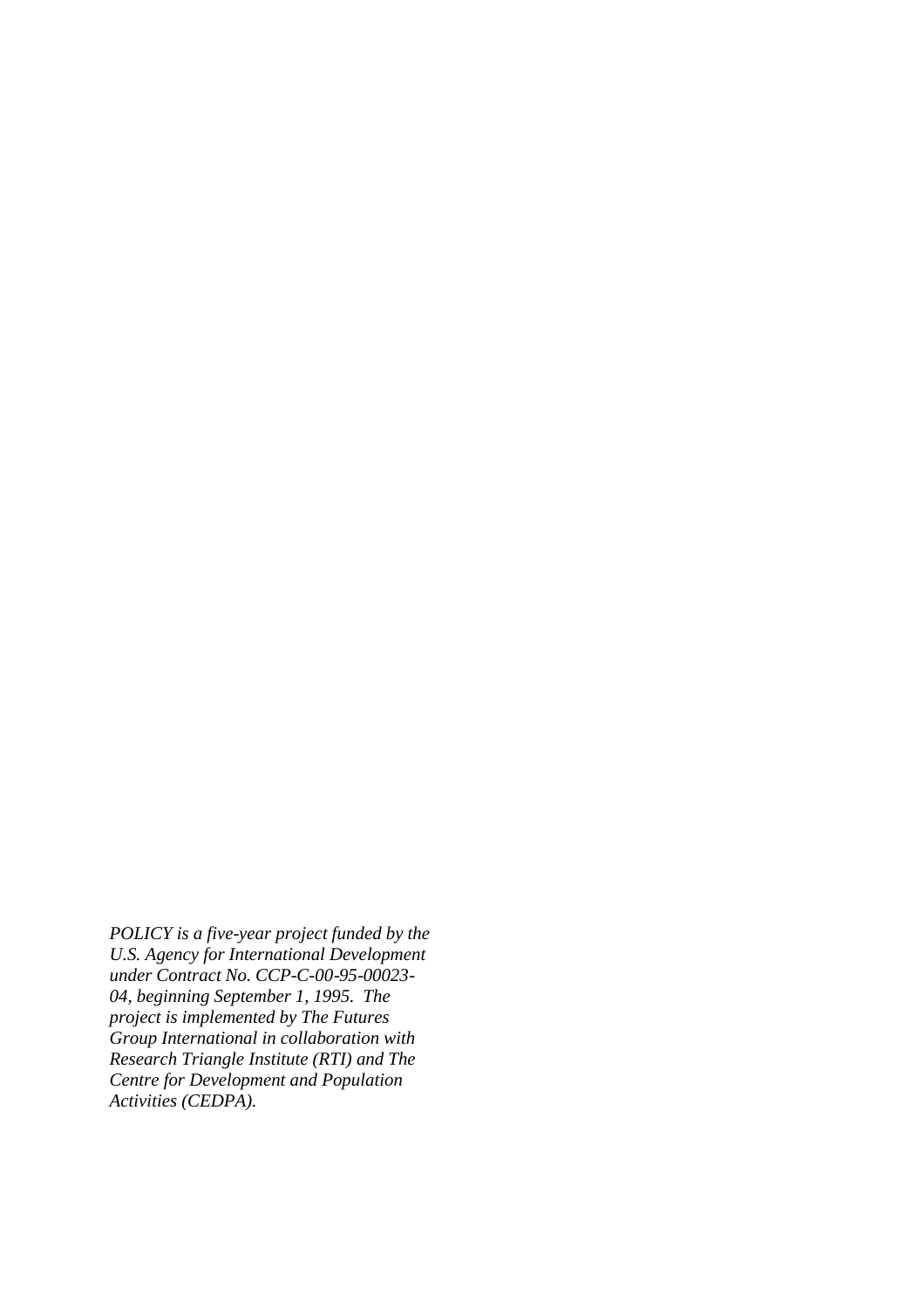AIDS has the potential to create severe economic impacts in many African countries. It is different from most other diseases because it strikes people in the most productive age groups and is essentially 100 percent fatal. The effects will vary according to the severity of the AIDS epidemic and the structure of the national economies. The two major economic effects are a reduction in the labor supply and increased costs:

Labor Supply

- The loss of young adults in their most productive years will affect overall economic output
- If AIDS is more prevalent among the economic elite, then the impact may be much larger than the absolute number of AIDS deaths indicates

**Costs** 

- The direct costs of AIDS include expenditures for medical care, drugs, and funeral expenses
- Indirect costs include lost time due to illness, recruitment and training costs to replace workers, and care of orphans
- If costs are financed out of savings, then the reduction in investment could lead to a significant reduction in economic growth

A World Bank study of the economic impacts of AIDS in Africa concluded that the macroeconomic impacts of AIDS could be significant.<sup>1</sup> Yet there is still time to mitigate the economic impact of AIDS; over half of Africa's population live in countries where the epidemic is "concentrated," that is, where HIV infection is concentrated in groups with risky behavior and is not yet widespread in the general population.<sup>2</sup>

The economic effects of AIDS will be felt first by individuals and their families, then ripple outwards to firms and businesses and the macro-economy. This paper will consider each of these levels in turn and provide examples from various African countries to illustrate these impacts.

# **Economic Impact of AIDS on Households**

The household impacts begin as soon as a member of the household starts to suffer from HIV-related illnesses:

- Loss of income of the patient (who is frequently the main breadwinner)
- Household expenditures for medical expenses may increase substantially
- Other members of the household, usually daughters and wives, may miss school or work less in order to care for the sick person
- Death results in: a permanent loss of income, from less labor on the farm or from lower remittances; funeral and mourning costs; and the removal of children from school in order to save on educational expenses and increase household labor, resulting in a severe loss of future earning potential.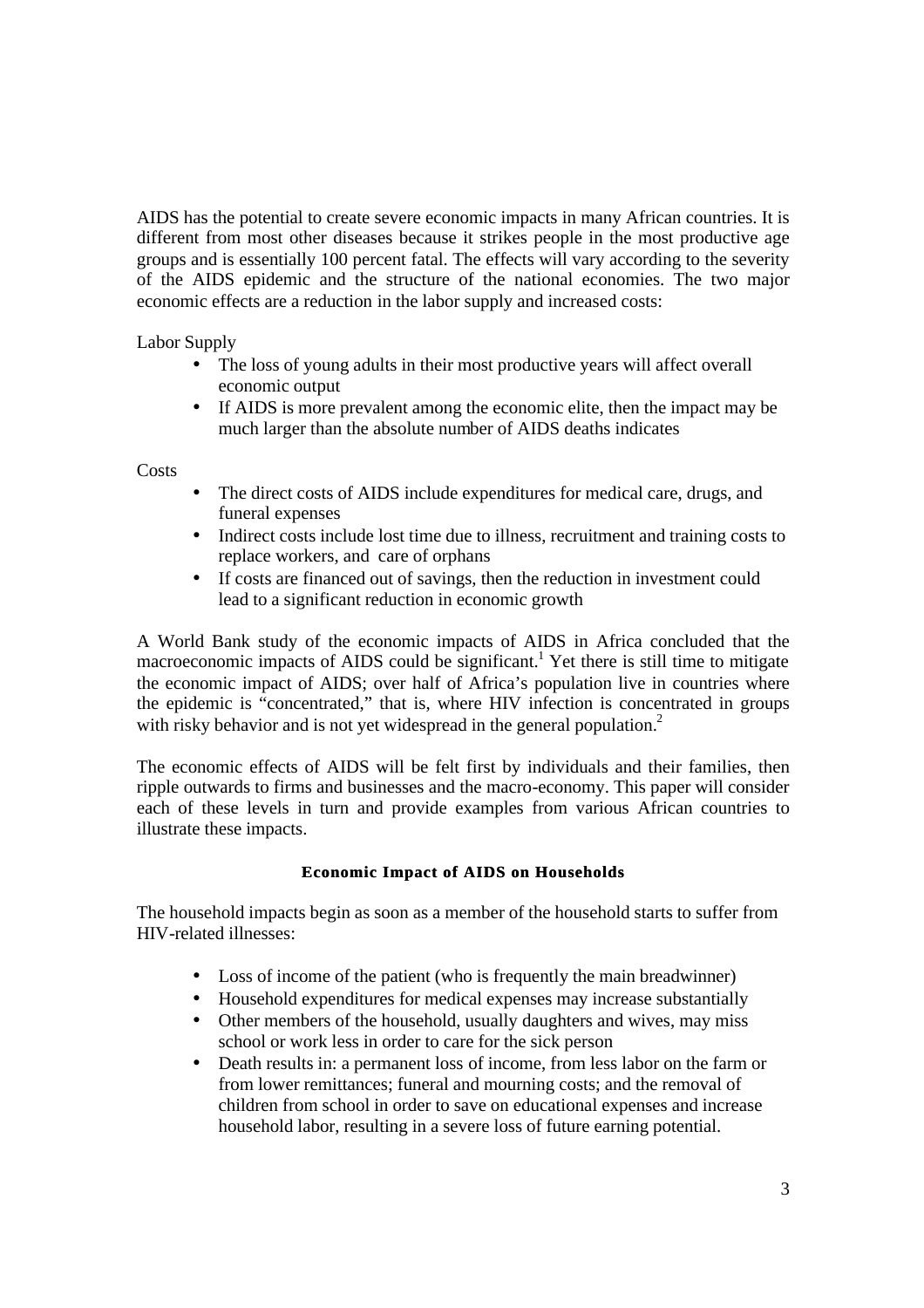Studies in Tanzania, Cote d'Ivoire, Uganda, and Ethiopia have documented the tremendous burden of loss of income, large health care expenditures, and consumption of savings to pay for funeral and mourning costs:

• In **Tanzania**, a study of adult mortality found that 8 percent of total household expenditure went to medical care and funerals in households that had an adult death in the preceding 12 months. In households with no adult death the figure was only 0.8 percent. In addition to increased expenditures, many households experienced a reduction in remittances if the adult member worked outside the home. In partial compensation for these financial setbacks, many households were forced to remove children from school in order



to reduce education-related expenditures and have the children help with household chores.<sup>3</sup>

- In **Cote d'Ivoire**, households with an HIV/AIDS patient spent twice as much on medical expenses as other households. Furthermore, 80 percent of the expenditures went to the AIDS patient, rather than to other household members who are ill. When the person with AIDS died or moved away, average consumption fell by as much as 44 percent during the following year.<sup>4</sup>
- In **Uganda**, the economic impact of HIV-related deaths was stronger than other types of death, as households lost much of their savings in order to pay health care and funeral expenditures. Asset ownership declined when the death of an HIV+ member occured, but remained stable when the death was of an HIV- member.<sup>5</sup>
- In **Ethiopia**, a study of 25 AIDS-afflicted rural families found that the average cost of treatment, funeral and mourning expenses amounted to several times the average household income.<sup>6</sup>

# **Economic Impact of AIDS on Agriculture**

Agriculture is the largest sector in most African economies accounting for a large portion of production and a majority of employment. Studies done in Tanzania and other countries have shown that AIDS will have adverse effects on agriculture, including loss of labor supply and remittance income. The loss of a few workers at the crucial periods of planting and harvesting can significantly reduce the size of the harvest. In countries where food security has been a continuous issue because of drought, any declines in household production can have serious consequences. Additionally, a loss of agricultural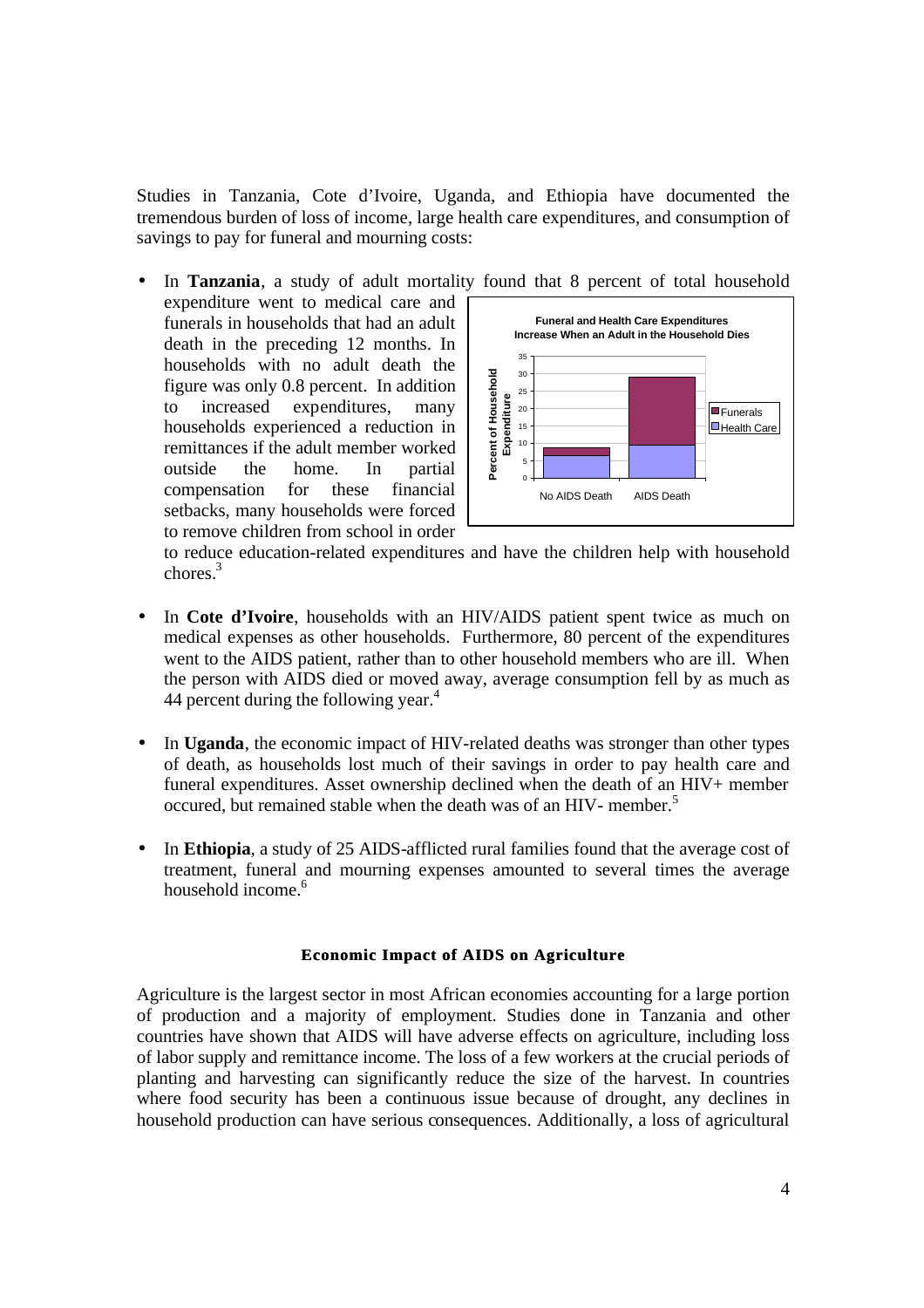labor is likely to cause farmers to switch to less-labor-intensive crops. In many cases this may mean switching from export crops to food crops.<sup>7</sup> Thus, AIDS could affect the production of cash crops as well as food crops.

• A study done by the **Zimbabwe** Farmers Union (ZFU) showed that the death of a breadwinner due to AIDS will cut the marketed output of maize in small scale farming and communal areas by 61 percent. Similar results were obtained for other crops (see table at right). The fall in marketed output results from losses of labor and remittances and the need to spend scarce resources on medical expenses.<sup>8</sup>

|                     | <b>Reduction in Marketed Output</b><br>Due to AIDS Deaths in Zimbabwe |
|---------------------|-----------------------------------------------------------------------|
| Crops               | Reduction in                                                          |
|                     | Marketed Output                                                       |
| Maize               | 61%                                                                   |
| Cotton              | 47%                                                                   |
| Vegetables          | 49%                                                                   |
| Groundnuts          | 37%                                                                   |
| <b>Cattle Owned</b> | 29%                                                                   |

- In **Ethiopia**, the male head of the household is responsible for special tasks, such as oxen cultivation, harvesting, threshing and farm management. One study found that the effect of an AIDS death varied by region: it would have the most severe effect on harvesting teff in Nazareth, on digging holes for transplanting enset plants in Atat, on ploughing millet fields in Baherdar, and on picking coffee in Yirgalem. Women are generally responsible for other tasks: leveling, weeding, harvesting minor crops, transporting produce, and household duties. The death of the wife to AIDS can make it difficult for other household members to carry out these tasks, in addition to caring for children. The death of a family member because of AIDS also leads to a reduction in savings and investment. The stock of food grain can be depleted to provide food for mourners and the other expenses were met most often by selling livestock. Such loss of productive assets only makes it harder to survive in the future.<sup>9</sup>
- **In Kagabiro village, Tanzania, when a household contained an AIDS patient, the household labor supply was severely affected: on average, 29% of household labor was spent on AIDS-related matters, including care of the patient and funeral duties. If two people were devoted to nursing duties, as occurred in 66% of the cases, the total labor loss was 43%, on average.<sup>10</sup>**
- In **Malawi**, 10% of GDP comes from estate agriculture. A recent study evaluated the costs of HIV/AIDS on a tea estate there (see table at right). The study found that the costs are determined by the levels of both employee benefits and of skilled labor necessary for production. It predicted that, in the longer term, the negative impact on the supply

| Cost of HIV/AIDS on a Tea Estate in Malawi |        |         |         |
|--------------------------------------------|--------|---------|---------|
| Description                                | Total  | Related | Cost of |
|                                            | Cost   | to HIV  | HIV(f)  |
|                                            | (£)    | $($ %)  |         |
| Provision of medical                       | 22,275 | 25      | 5,569   |
| services                                   |        |         |         |
| <b>Funeral costs</b>                       | 928    | 75      | 696     |
| Death in service                           | 4,691  | 100     | 4,691   |
| benefits                                   |        |         |         |
| Absence                                    | 14,875 | 25      | 3,719   |
| Total                                      | 42,769 |         | 14,675  |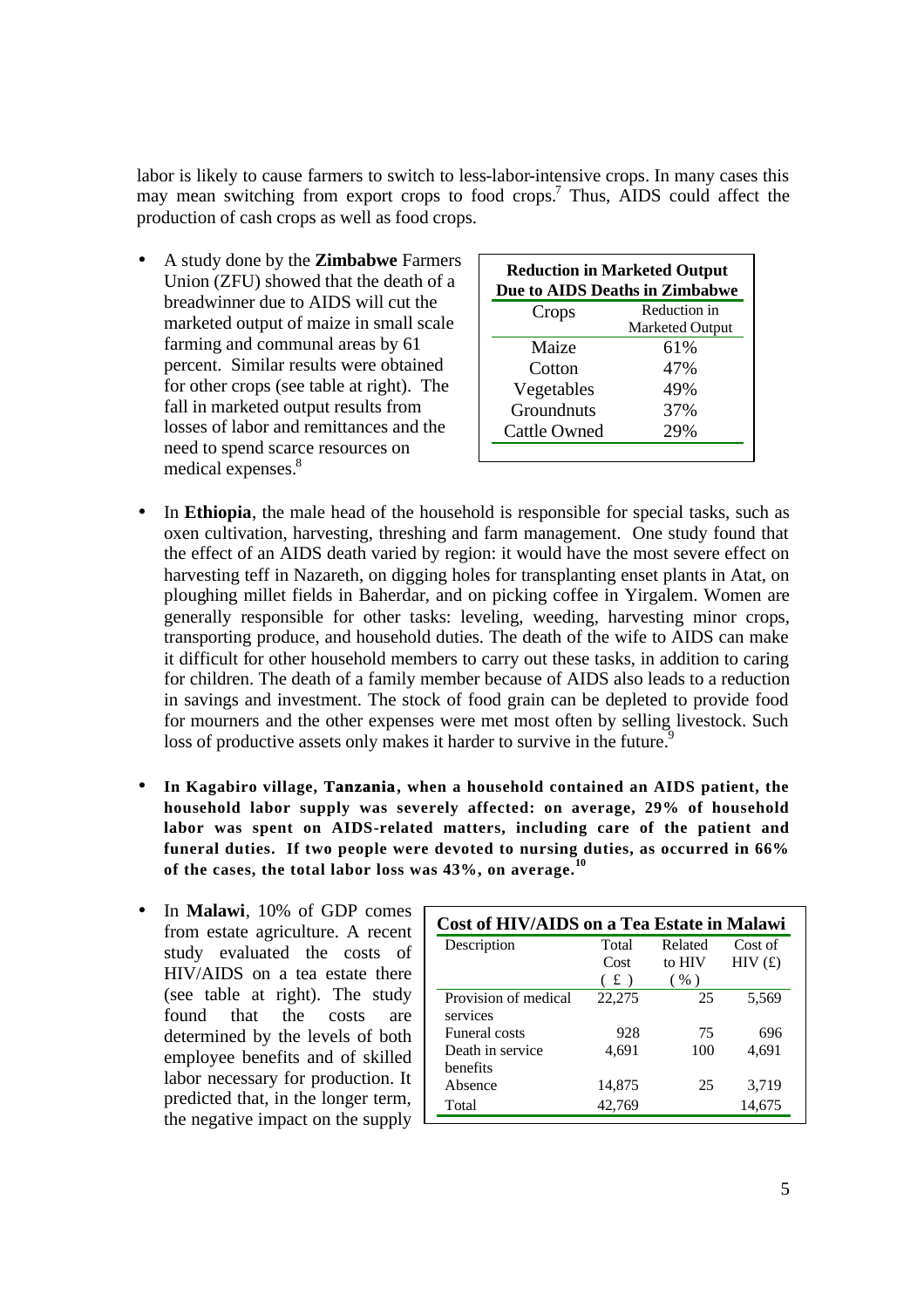of skilled labor will be the strongest effect of HIV/AIDS.<sup>11</sup> It will become increasingly difficult to recruit skilled people, even at the national level.

• Data collected in **Uganda** indicate that agricultural tasks were frequently disrupted when women needed to care for household members ill with AIDS-related conditions.<sup>12</sup>

#### **Economic Impact of AIDS on Firms**

AIDS may have a significant impact on some firms. AIDS-related illnesses and deaths to employees affect a firm by both increasing expenditures and reducing revenues. Expenditures are increased for health care costs, burial fees and training and recruitment of replacement employees. Revenues may be decreased because of absenteeism due to illness or attendance at funerals and time spent on training. Labor turnover can lead to a less experienced labor force that is less productive.

| Factors Leading to Increased Expenditure | <b>Factors Leading to Decreased Revenue</b> |
|------------------------------------------|---------------------------------------------|
| Health care costs                        | Absenteeism due to illness                  |
| Burial fees                              | Time off to attend funerals                 |
| Training and recruitment                 | Time spent on training                      |
|                                          | Labor turnover                              |

The actual distribution of these costs has been calculated as part of various USAIDfunded AIDSCAP studies of the private sector impact of AIDS:

- One study examining several firms in **Botswana** and **Kenya** showed that the most significant factors in increased labor costs were absenteeism due to HIV or AIDS and increased burial costs as shown in the figure to the right. $^{13}$
- Another study in **Zimbabwe** found that the major expense was health care costs. The transport



company in this study has a large staff of 11,500 workers. Since the company offers significant health benefits to its employees, the cost of AIDS is even higher than for other companies that do not provide such benefits. The study estimated that there are currently more than 3,400 workers who are infected with HIV and 64 who died from AIDS in 1996. The total costs of AIDS to the company in 1996 were estimated at Z\$39 million, equal to about 20 percent of the company's profits. More than half of this amount resulted from increased health care costs. By 2005 the cost of AIDS to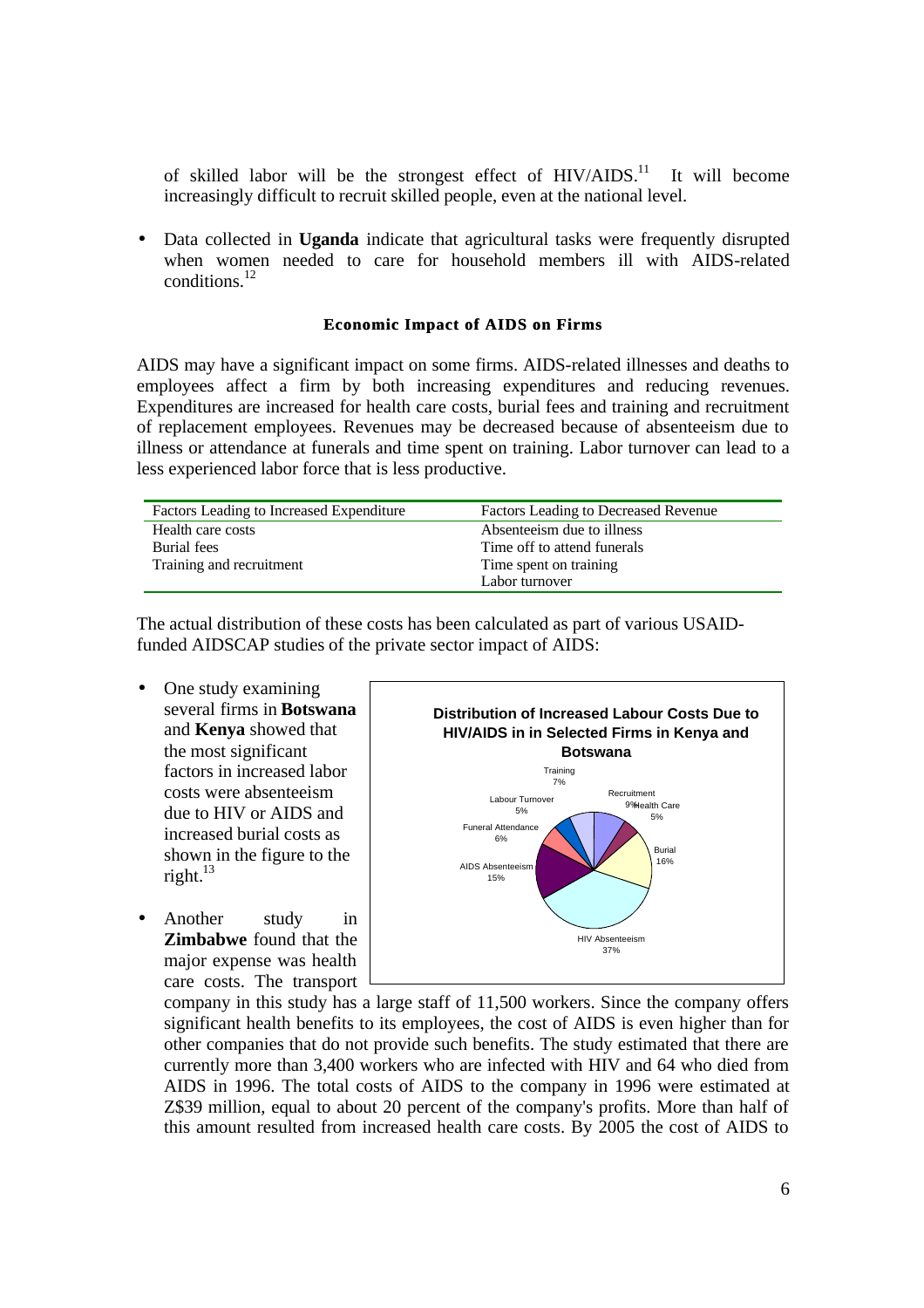the company could reach Z\$108 million. There may be indirect costs as well. The report speculates that HIV/AIDS will worsen employee morale and create greater labor-management tensions and cause a labor shortage among skilled positions.<sup>14</sup>

Various studies have also examined the total annual cost of AIDS to different companies, as well as the annual cost of AIDS per employee.<sup>15</sup> These studies found that the annual cost of AIDS per employee varied from US\$17 to US\$300, as shown in the table below:

| Company Name                       | <b>Total Annual Cost</b> | <b>Annual Cost of AIDS</b> |
|------------------------------------|--------------------------|----------------------------|
|                                    | of AIDS                  | per Employee               |
| Botswana Diamond Valuing           | US\$ 125,941             | <b>US\$237</b>             |
| <b>Botswana Meat Commission</b>    | US\$ 370,200             | <b>US\$ 268</b>            |
| Cote d'Ivoire food processing firm | US\$ 33,207              | <b>US\$120</b>             |
| Cote d'Ivoire textile firm         | US\$ 32,667              | US\$ 29                    |
| Cote d'Ivoire packaging firm       | US\$ 10,398              | <b>US\$125</b>             |
| Kenyan automobile firm             | US\$ 21,312              | <b>US\$ 17</b>             |
| Kenyan transport firm              | US\$ 61,132              | <b>US\$ 28</b>             |
| Muhoroni Sugar, Kenya              | US\$ 58,303              | <b>US\$ 49</b>             |
| Kenyan lumber firm                 | US\$ 40,630              | <b>US\$ 25</b>             |
| <b>Uganda Railway Corporation</b>  | US\$ 77,000              | <b>US\$ 300</b>            |

Increased labor costs can reduce the profits necessary for expansion. This impact on profits can be considerable:

- The Indeni Petroleum Refinery in **Zambia** spent US\$26,400 on AIDS-related costs in 1994, more than its declared profits of US\$25,514 in that year.<sup>16</sup>
- A study in **South Africa** examined the expected impact of AIDS on employee benefits, and thus on corporate profits. It found that at current levels of benefits per employee, the total costs of benefits would rise from 7 percent of salaries in 1995 to 19 percent by 2005. Since these additional costs will have to be paid at the same time that productivity is declining, due to AIDS, the net impact on profits could be significant. $17$



Finally, other costs associated with AIDS that firms face include:

- The **Uganda** Railway Corporation has been hard hit by AIDS among it employees, experiencing a labor turnover rate of 15 percent per year in recent years.<sup>18</sup>
- Medical aid companies in **Zimbabwe** have estimated that meeting all the claims of just one percent of HIV-infected members could result in a 31 percent increase in insurance rates. Most of this increase would have to be paid by employers.<sup>19</sup>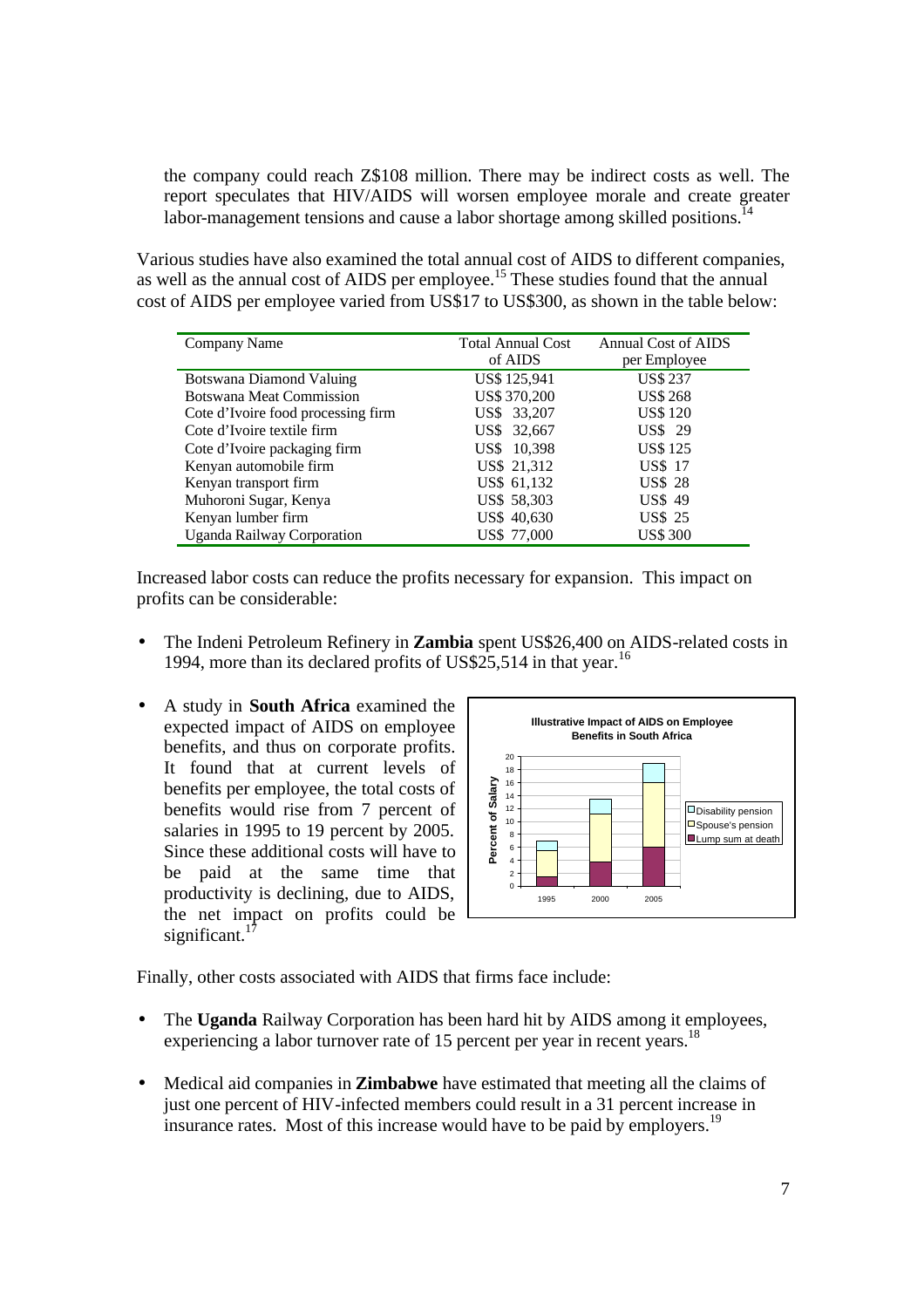For some smaller firms the loss of one or more key employees could be catastrophic, leading to the collapse of the firm. In others, the impact may be small. Firms in some key sectors, such as transportation and mining, are likely to suffer larger impacts than firms in other sectors. In poorly managed situations the HIV-related costs to companies can be high. However, with proactive management these costs can be mitigated through effective prevention and management strategies.

#### **Impacts on Other Economic Sectors**

AIDS will also have significant effects in other key sectors. Among them are health, transport, mining, education and water.

**Health.** AIDS will affect the health sector for two reasons: (1) it will increase the number of people seeking services and (2) health care for AIDS patients is more expensive than for most other conditions. The number of AIDS patients seeking care is already overwhelming health care systems. In many hospitals in Africa, half of hospital beds are now occupied by AIDS patients. AIDS is also an



expensive disease. The graph shows projected expenditure on AIDS as a percentage of public health spending for three African countries.<sup>20</sup> On average, treating an AIDS patient for one year is about as expensive as educating ten primary school students for one year. Governments will face trade-offs along at least three dimensions: treating AIDS versus preventing HIV infection; treating AIDS versus treating other illnesses; and spending for health versus spending for other objectives. Maintaining a healthy population is an important goal in its own right and is crucial to the development of a productive workforce essential for economic development.

**Transport.** The transport sector is especially vulnerable to AIDS and important to AIDS prevention. Building and maintaining transport infrastructure often involves sending teams of men away from their families for extended periods of time, increasing the likelihood of multiple sexual partners. The people who operate transport services (truck drivers, train crews, sailors) spend many days and nights away from their families. A survey of bus and truck drivers in Cameroon found that they spent an average of 14 days away from home on each trip and that 68 percent had sex during the most recent trip and 25 percent had sex every night they were away.<sup>21</sup> Most transport managers are highly trained professionals who are hard to replace if they die. Governments face the dilemma of improving transport as an essential element of national development while protecting the health of the workers and their families.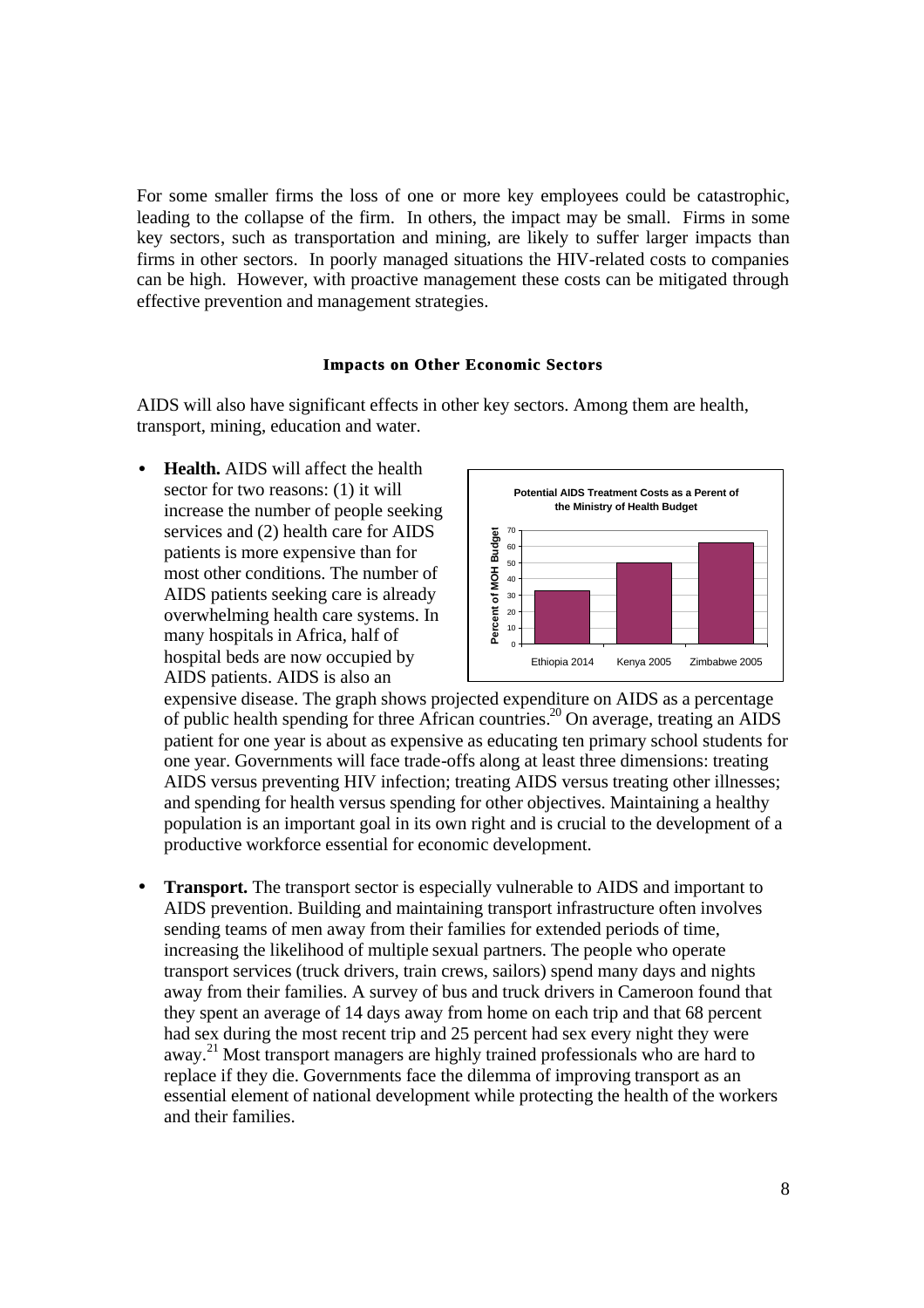- **Mining.** The mining sector is a key source of foreign exchange for many countries. Most mining is conducted at sites far from population centers forcing workers to live apart from their families for extended periods of time. They often resort to commercial sex. Many become infected with HIV and spread that infection to their spouses and communities when they return home. Highly trained mining engineers can be very difficult to replace. As a result, a severe AIDS epidemic can seriously threaten mine production.
- **Education.** AIDS affects the education sector in at least three ways: the supply of experienced teachers will be reduced by AIDS-related illness and death; children may be kept out of school if they are needed at home to care for sick family members or to work in the fields; and children may drop out of school if their families can not afford school fees due to reduced household income as a result of an AIDS death. Another problem is that teenage children are especially susceptible to HIV infection. Therefore, the education system also faces a special challenge to educate students about AIDS and equip them to protect themselves.
- **Water.** Developing water resources in arid areas and controlling excess water during rainy periods requires highly skilled water engineers and constant maintenance of wells, dams, embankments, etc. The loss of even a small number of highly trained engineers can place entire water systems and significant investment at risk. These engineers may be especially susceptible to HIV because of the need to spend many nights away from their families.

# **Macroeconomic Impact of AIDS**

The macroeconomic impact of AIDS is difficult to assess. Most studies have found that estimates of the macroeconomic impacts are sensitive to assumptions about how AIDS affects savings and investment rates and whether AIDS affects the best-educated employees more than others. Few studies have been able to incorporate the impacts at the household and firm level in macroeconomic projections. Some studies have found that the impacts may be small, especially if there is a plentiful supply of excess labor and worker benefits are small. Other studies have found significant macroeconomic impacts. Studies in Tanzania, Cameroon, Zambia, Swaziland, Kenya and other sub-Saharan African countries have found that the rate of economic growth could be reduced by as much as 25 percent over a 20-year period.

There are several mechanisms by which AIDS affects macroeconomic performance.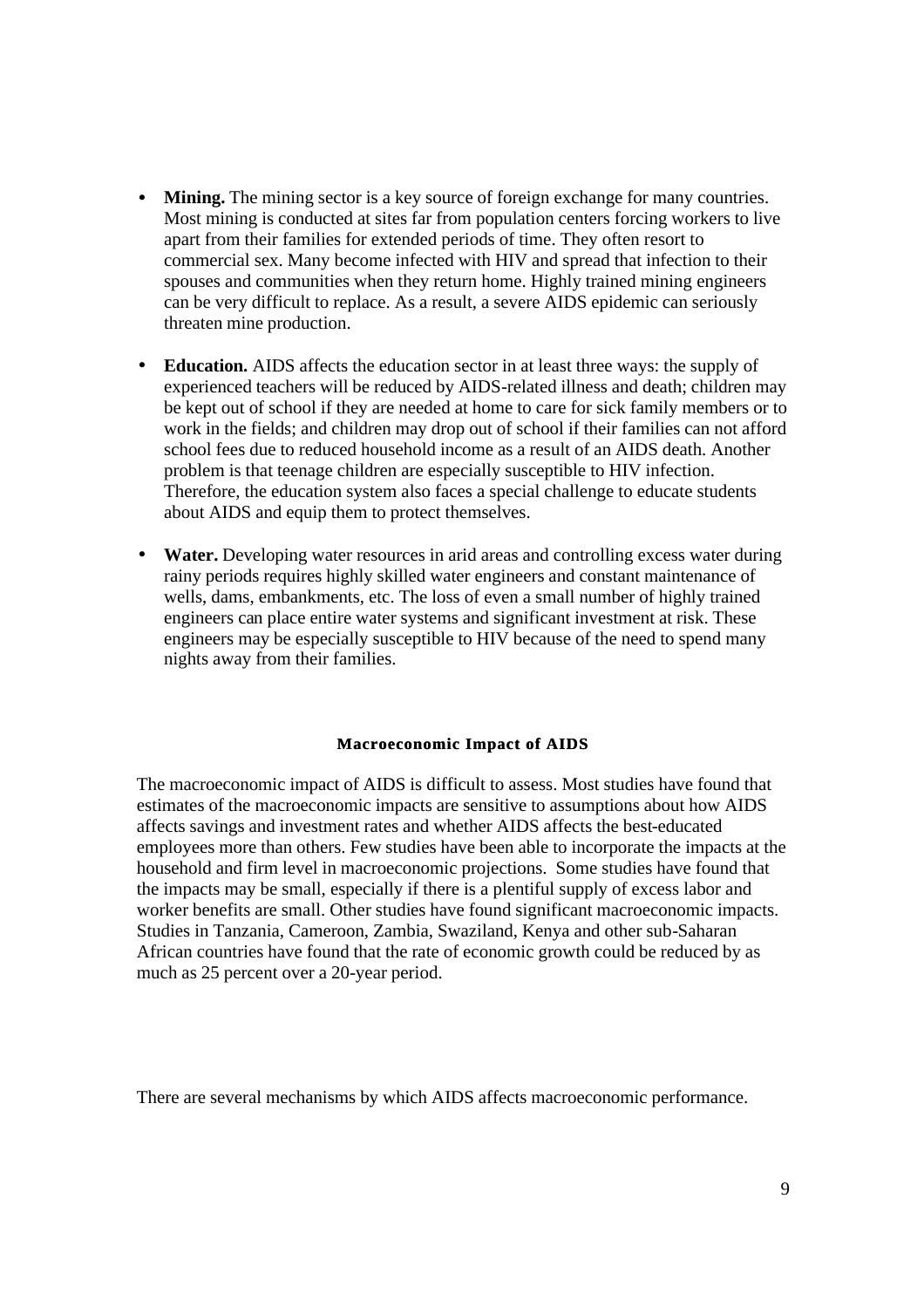• AIDS deaths lead directly to a reduction in the number of workers available. These deaths occur to workers in their most productive years. As younger, less experienced workers replace these experienced workers, worker productivity is reduced. The graph to the right illustrates the magnitude of the problem in five African countries.<sup>22</sup> It shows the increase in mortality among



men of working age from the late 1980s to the mid-1990s. Most, if not all, of this increase is due to AIDS.

- A shortage of workers leads to higher wages, which leads to higher domestic production costs. Higher production costs lead to a loss of international competitiveness which can cause foreign exchange shortages.
- Lower government revenues and reduced private savings (because of greater health care expenditures and a loss of worker income) can cause a significant drop in savings and capital accumulation. This leads to slower employment creation in the formal sector, which is particularly capital intensive.
- Reduced worker productivity and investment leads to fewer jobs in the formal sector. As a result some workers will be pushed from high paying jobs in the formal sector to lower paying jobs in the informal sector.
- The overall impact of AIDS on the macro-economy is small at first but increases significantly over time.

Several studies have found that these effects could be large in some African countries.

• A World Bank study examined the macroeconomic impact of AIDS in 30 sub-Saharan African countries.<sup>23</sup> This study concluded that the net effect is likely to be a reduction of the annual growth rate of GDP of 0.8 to 1.4 percentage points per year and a 0.3 percentage point reduction in the annual growth rate of GDP per capita.



• A simulation model of the economy of **Cameroon** concluded that the annual growth rate of GDP could have been reduced by as much as 2 percentage points during the 1987-1991 period because of AIDS.<sup>24</sup>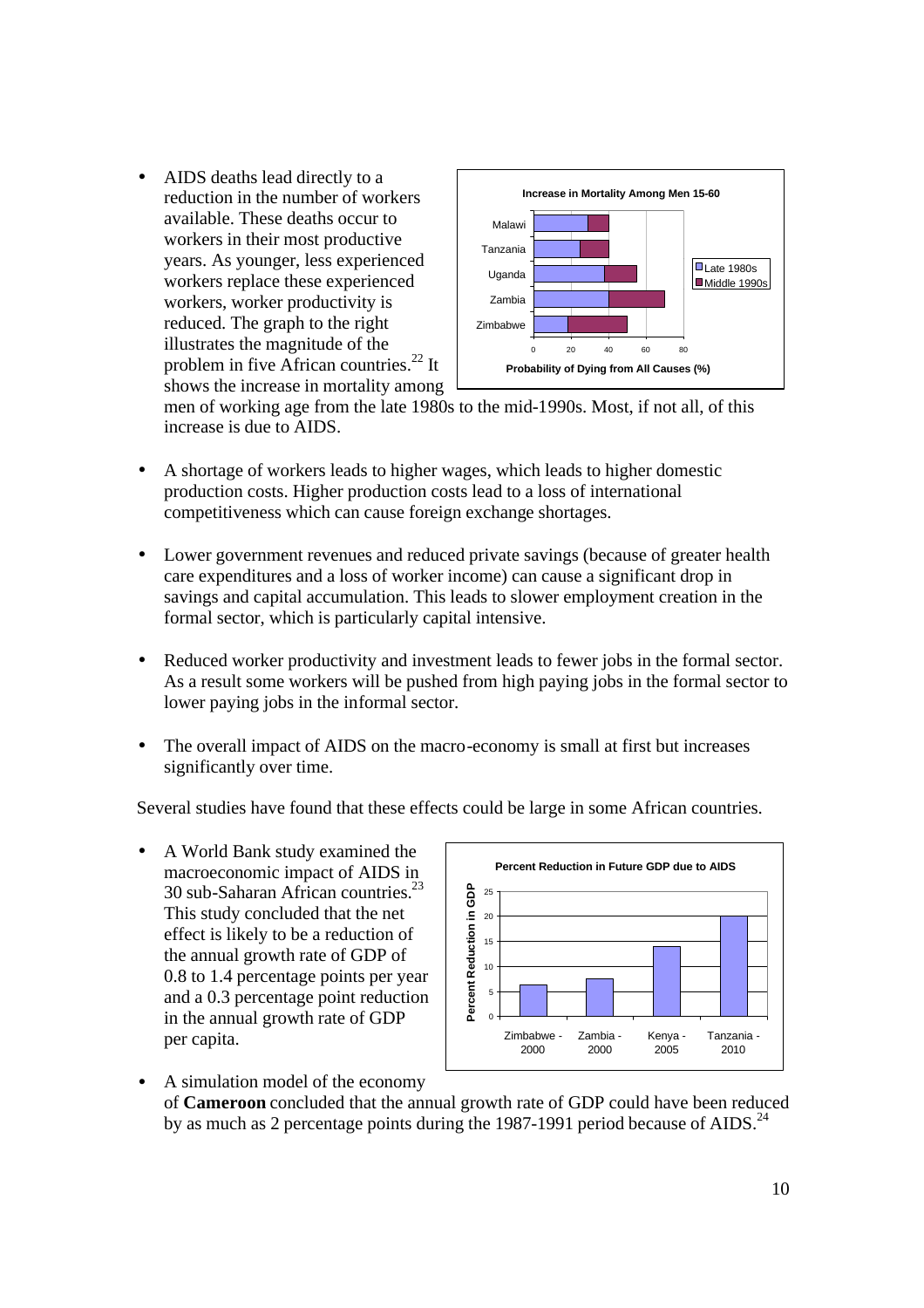- A study of the macroeconomic impacts of AIDS in **Zambia** found that by 2000 the GDP would be 5 to 10 percent lower because of AIDS than it would be if there were no AIDS affecting the population. The authors concluded, *"…without unprecedented infusions of free foreign aid to mitigate the effects of AIDS, the economy of Zambia will suffer considerable damage."<sup>25</sup>*
- An assessment of the macroeconomic impacts of AIDS in **Tanzania** by the Government of Tanzania, the World Bank and the World Health Organization in 1991 found that total GDP will be 15 to 25 percent smaller in 2010 because of the impact of AIDS.<sup>26</sup>
- A study of the impact of AIDS on the economy of **Kenya** projected that GDP will be 14 percent lower in 2005 than it would have been without AIDS. GDP per capita will be 10 percent less in 2005.<sup>27</sup>

# **What Can Be Done?**

AIDS has the potential to cause severe deterioration in the economic conditions of many countries. However, this is not inevitable. There is much that can be done now to keep the epidemic from getting worse and to mitigate the negative effects. Among the responses that are necessary are:

- **Prevent new infections.** The most effective response will be to support programs to reduce the number of new infections in the future. After more than a decade of research and pilot programs, we now know how to prevent most new infections. An effective national response should include information, education and communications; voluntary counseling and testing; condom promotion and availability; expanded and improved services to prevent and treat sexually transmitted diseases; and efforts to protect human rights and reduce stigma and discrimination. Governments, NGOs and the commercial sector, working together in a multi-sectoral effort can make a difference. Workplace-based programs can prevent new infections among experienced workers.
- **Design major development projects appropriately.** Some major development activities may inadvertently facilitate the spread of HIV. Major construction projects often require large numbers of male workers to live apart from their families for extended periods of time, leading to increased opportunities for commercial sex. A World Bank-funded pipeline construction project in Cameroon was redesigned to avoid this problem by creating special villages where workers could live with their families. Special prevention programs can be put in place from the very beginning in projects such as mines or new ports where commercial sex might be expected to flourish.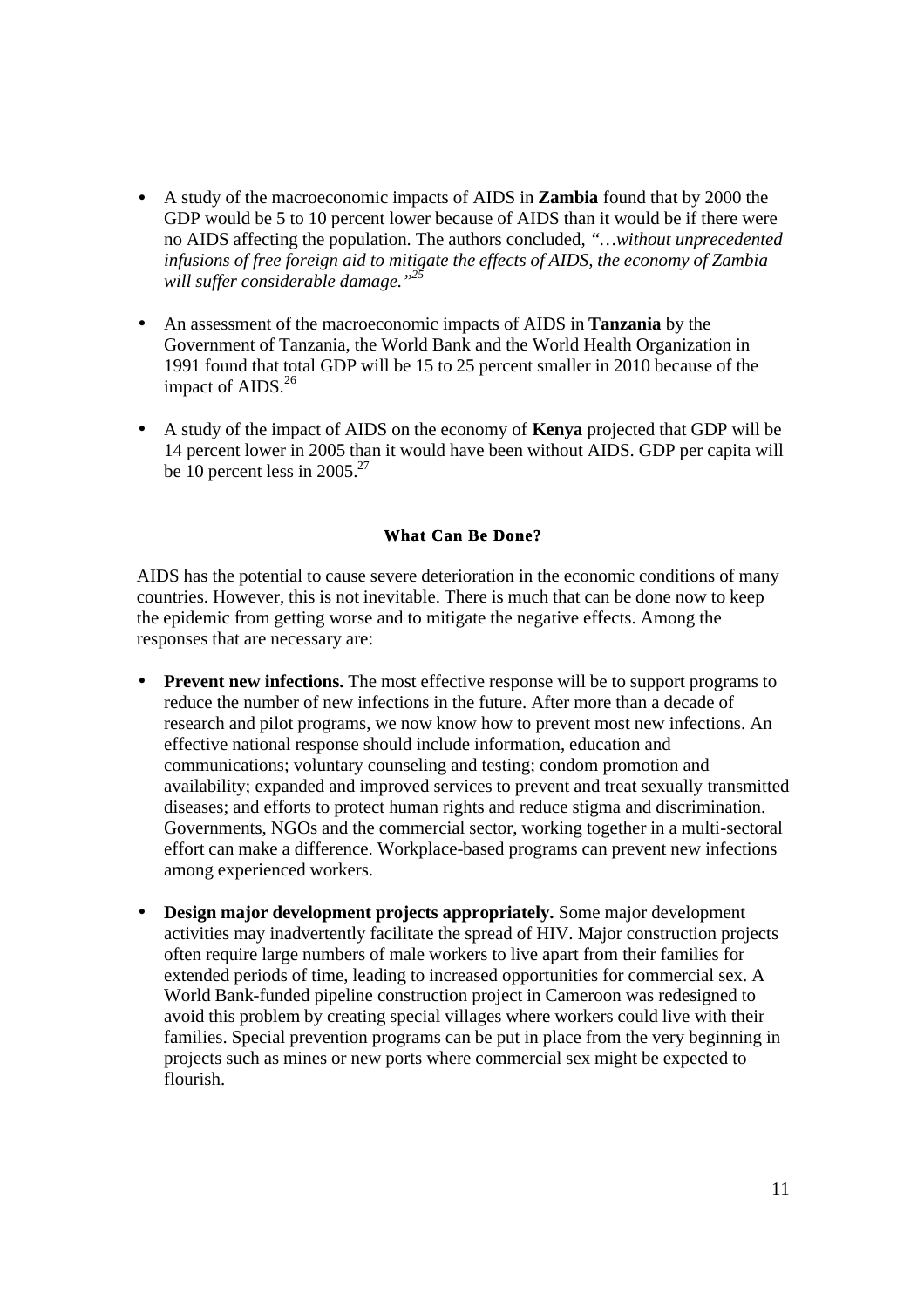- **Programs to address specific problems.** Special programs can mitigate the impact of AIDS by addressing some of the most severe problems. Reduced school fees can help children from poor families and AIDS orphans stay in school longer and avoid deterioration in the education level of the workforce. Tax benefits or other incentives for training can encourage firms to maintain worker productivity in spite of the loss of experienced workers.
- **Mitigate the effects of AIDS on poverty.** The impacts of AIDS on households can be reduced to some extent by publicly funded programs to address the most severe problems. Such programs have included home care for people with HIV/AIDS, support for the basic needs of the households coping with AIDS, foster care for AIDS orphans, food programs for children and

-

| Household Impacts of AIDS, Kagera,<br>Tanzania, 1992<br>Annual Cost (US\$)<br>Type of Programme<br>Home care for people<br>\$227 per patient<br>with AIDS<br>Orphanage care<br>$$1,063$ per child |
|---------------------------------------------------------------------------------------------------------------------------------------------------------------------------------------------------|
|                                                                                                                                                                                                   |
|                                                                                                                                                                                                   |
|                                                                                                                                                                                                   |
|                                                                                                                                                                                                   |
|                                                                                                                                                                                                   |
|                                                                                                                                                                                                   |
| \$185 per child<br>Foster care                                                                                                                                                                    |
| \$69 per child<br>Feeding post                                                                                                                                                                    |
| Basic needs support<br>\$47 per household                                                                                                                                                         |
| <b>Educational support</b><br>\$13 per child                                                                                                                                                      |

support for educational expenses. Such programs can help families and particularly children survive some of the consequences of an adult AIDS death that occur when families are poor or become poor as a result of the costs of AIDS. The costs of these programs can vary widely.<sup>28</sup>

*A strong political commitment to the fight against AIDS is crucial. Countries that have shown the most success, such as Uganda, Thailand and Senegal, all have strong support from the top political leaders. This support is critical for several reasons. First, it sets the stage for an open approach to AIDS that helps to reduce the stigma and discrimination that often hamper prevention efforts. Second, it facilitates a multi-sectoral approach by making it clear that the fight against AIDS is a national priority. Third, it signals to individuals and community organizations involved in the AIDS programs that their efforts are appreciated and valued. Finally, it ensures that the program will receive an appropriate share of national and international donor resources to fund important programs.*

*Perhaps the most important role for the government in the fight against AIDS is to ensure an open and supportive environment for effective programs. Governments need to make AIDS a national priority, not a problem to be avoided. By stimulating and supporting a broad multi-sectoral approach that includes all segments of society, governments can create the conditions in which prevention, care and mitigation programs can succeed and protect the country's future development prospects.*

<sup>&</sup>lt;sup>1</sup> Over, M. 1992. The Macroeconomic Impact of AIDS in Sub-Saharan Africa. AFTPN Technical Working Paper 3. World Bank, Africa Technical Department, Population, Health, and Nutrition Division, Washington, DC.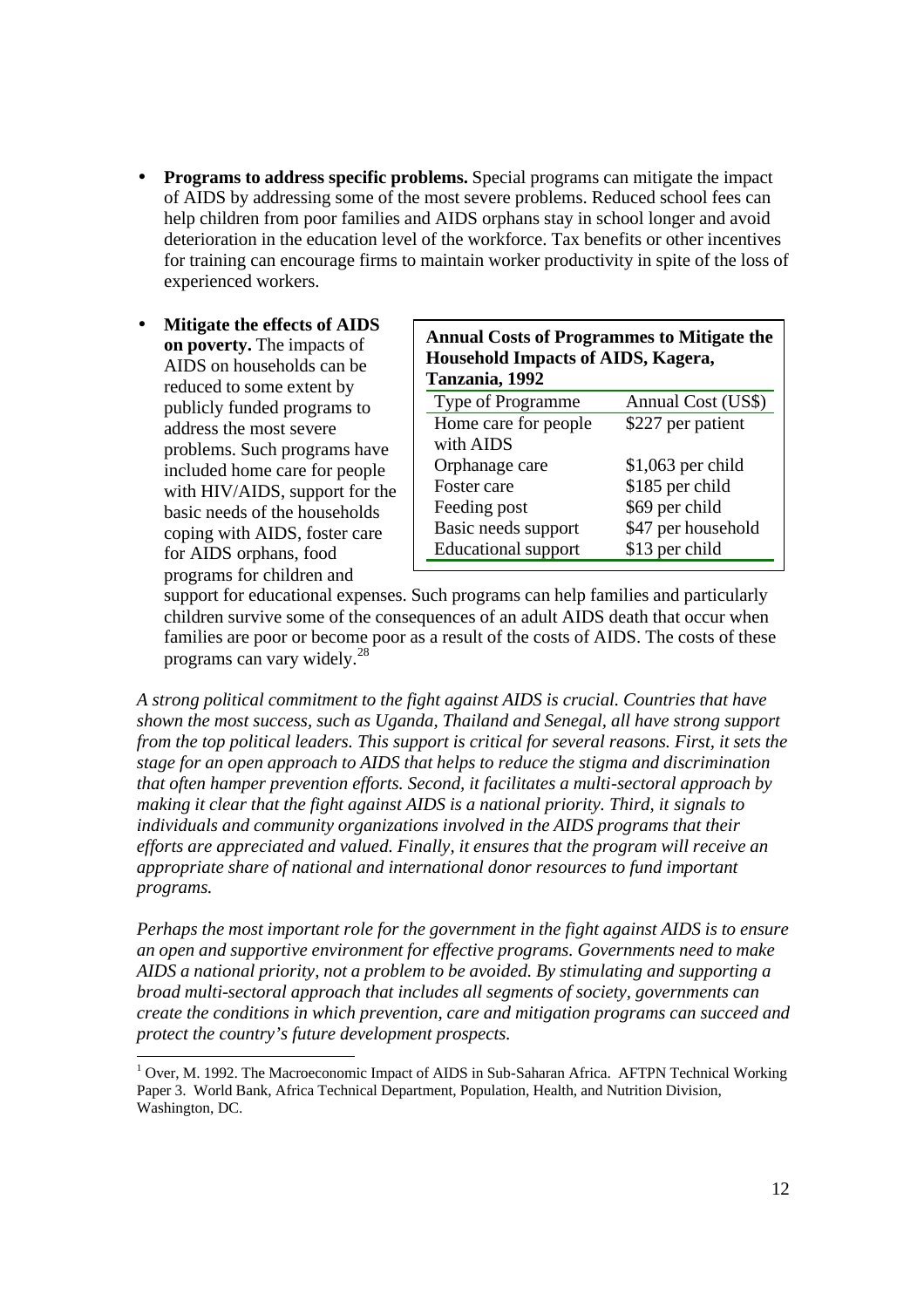-

Policy Research Report. European Commission: United Kingdom; and AIDS Analysis Africa; 8(1): 2-3 <sup>5</sup> Menon, R, MJ Wawer, JK Konde-Lule, NK Sewankambo, and C Li. 1998. The economic impact of adult

mortality on households in Rakai district, Uganda. In M Ainsworth, L Fransen, and M Over, eds., Confronting AIDS: Evidence from the developing world: Selected background papers for the World Bank Policy Research Report. European Commission: United Kingdom

<sup>6</sup> Demeke, M. 1993. The Potential Impact of HIV/AIDS on the Rural Sector of Ethiopia. Unpublished manuscript, January 1993.

7 Ilinigumugabo, A. 1996. The economic consequences of AIDS in Africa. African Journal of Fertility, Sexuality and Reproductive Health; 1(2):153-61.

8 Kwaramba, P (1997) "The Socio-Economic Impact of HIV/AIDS on Communal Agricultural Systems in Zimbabwe," Zimbabwe Farmers Union, Friedrich Ebert Stiftung Economic Advisory Project, Working Paper 19, Harare, Zimbabwe.

<sup>9</sup> Demeke, M. 1993. The Potential Impact of HIV/AIDS on the Rural Sector of Ethiopia. Unpublished manuscript, January 1993.

<sup>10</sup> Tibaijuka, AK. 1997. AIDS and Economic Welfare in Peasant Agriculture: Case Studies from Kagabiro Village, Kagera Region, Tanzania. World Development; 25(6):963-975.

<sup>11</sup> Jones, C. 1997. What HIV cost a tea estate in Malawi. AIDS Analysis Africa; 7(3): 5-7.

<sup>12</sup> Taylor, L, J Seeley, E Kajura. 1996. Informal care for illness in rural southwest Uganda: the central role that women play. Health Transition Review; 6(1):49-56.

<sup>13</sup> Roberts, Matthew and Bill Rau, African Workplace Profiles: Private Sector AIDS Policy, AIDSCAP, Arlington, VA, USA.

<sup>14</sup> : Roberts. Matthew and Bill Rau, African Workplace Profiles: Private Sector AIDS Policy, AIDSCAP, Arlington, VA, USA

<sup>15</sup> Roberts, Matthew and Bill Rau, African Workplace Profiles: Private Sector AIDS Policy, AIDSCAP, Arlington, VA, USA.; Aventin, L and P Huard. 1997. HIV/AIDS and manufacturing in Abidjan. *AIDS Analysis Africa*, Vol 7(3): June 1997.; Ainsworth, Martha, "The Impact of HIV/AIDS on African Development", presented at the African Development Bank HIV/AIDS and Development in Africa Symposium, May 11, 1993.

<sup>16</sup> Southern African Economist, 1997. "AIDS toll on regional economies," April 15-May 15, 1997.

<sup>17</sup> Southern African Economist, 1997. "AIDS toll on regional economies," April 15-May 15, 1997.

<sup>18</sup> Ainsworth, Martha, "The Impact of HIV/AIDS on African Development", presented at the African Development Bank HIV/AIDS and Development in Africa Symposium, May 11, 1993.

<sup>19</sup> Southern African Economist, 1997. "AIDS toll on regional economies," April 15-May 15, 1997.

<sup>20</sup> Ministry of Health, 1998. *AIDS in Ethiopia, Second Edition*, Addis Ababa: Epidemiology and AIDS Department, 1998.; NASCOP, 1998. *AIDS in Kenya, Fourth Edition*. Nairobi: National AIDS and STDs Control Programme, 1998.; Ministry of Health and Child Welfare, 1998. *HIV/AIDS in Zimbabwe*. Harare: National AIDS Coordination Programme, 1998.

<sup>21</sup> *AIDS Analysis Africa*, Vol. 4 (5), September/October 1994.

<sup>22</sup> UNAIDS, 1998. *Report on the global HIV/AIDS epidemic, June 1998*. Geneva: UNAIDS, WHO,. 1998.

<sup>23</sup> Over, Mead, 1992. "The Macroeconomic impact of AIDS in Sub-Saharan Africa," The World Bank, Technical Working Paper No. 3., 1992.

<sup>24</sup> Kambou, Gerard, Shantayanan Deverajan and Mead Over. 1992. "The Economic Impact of AIDS in an African Country: Simulations with a Computable General Equilibrium Model of Cameroon", *Journal of African Economies*, Volume 1, Number 1.

<sup>25</sup> Forgy, Larry. 1993. "Mitigating AIDS: The Economic Impacts of AIDS inZambia and Measures to Counter Them," REDSO/ESA, February 1993.

<sup>26</sup> Cuddington, JT, 1992. Modelling the Macroeconomic Effects of AIDS, with an Application to Tanzania, *World Bank Economic Review*, 7(2):172-189.

 $2^{2}$  Ainsworth, M and M Over. 1998. AIDS and Development: The Role of Government. AIDS; 12(5): 12-13. IAS Newsletter No. 9.

<sup>&</sup>lt;sup>3</sup> Mead Over, Martha Ainsworth, et al. 1996. Coping with AIDS: The Economic Impact of Adult Mortality from AIDS and Other Causes on Households in Kagera, Tanzania.

<sup>4</sup> Bechu, N. 1998. The impact of AIDS on the economy of families in Cote d'Ivoire: Changes in consumption among AIDS-affected households. In M Ainsworth, L Fransen, and M Over, eds., Confronting AIDS: Evidence from the developing world: Selected background papers for the World Bank